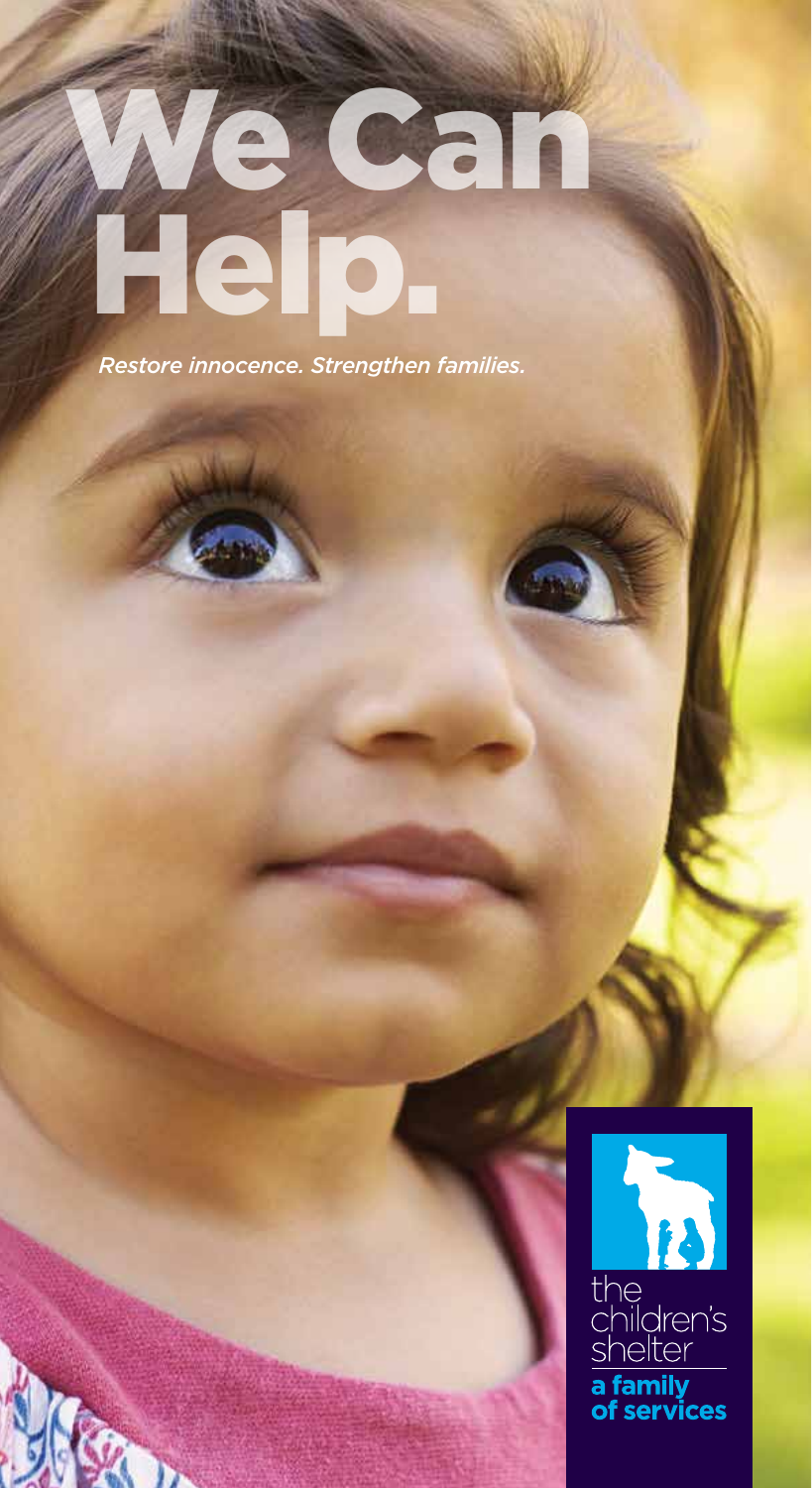We're here to protect children and strengthen families in order to eliminate child abuse and neglect. And to create hope for those who feel lost.

# Since 1901,

The Children's Shelter has provided a safe haven for children who are survivors of chronic and/or complex trauma as a result of abuse, neglect, and/or abandonment. The Children's Shelter provides temporary and traumafocused residential care for Bexar County children and family strengthening services to help families be successful caregivers.

We put children first. We work to restore innocence and break the cycle of abuse and neglect through education and prevention.

Restore innocence and strengthen families.

# Vision

The premier agency in South Texas, transforming the lives of children and families.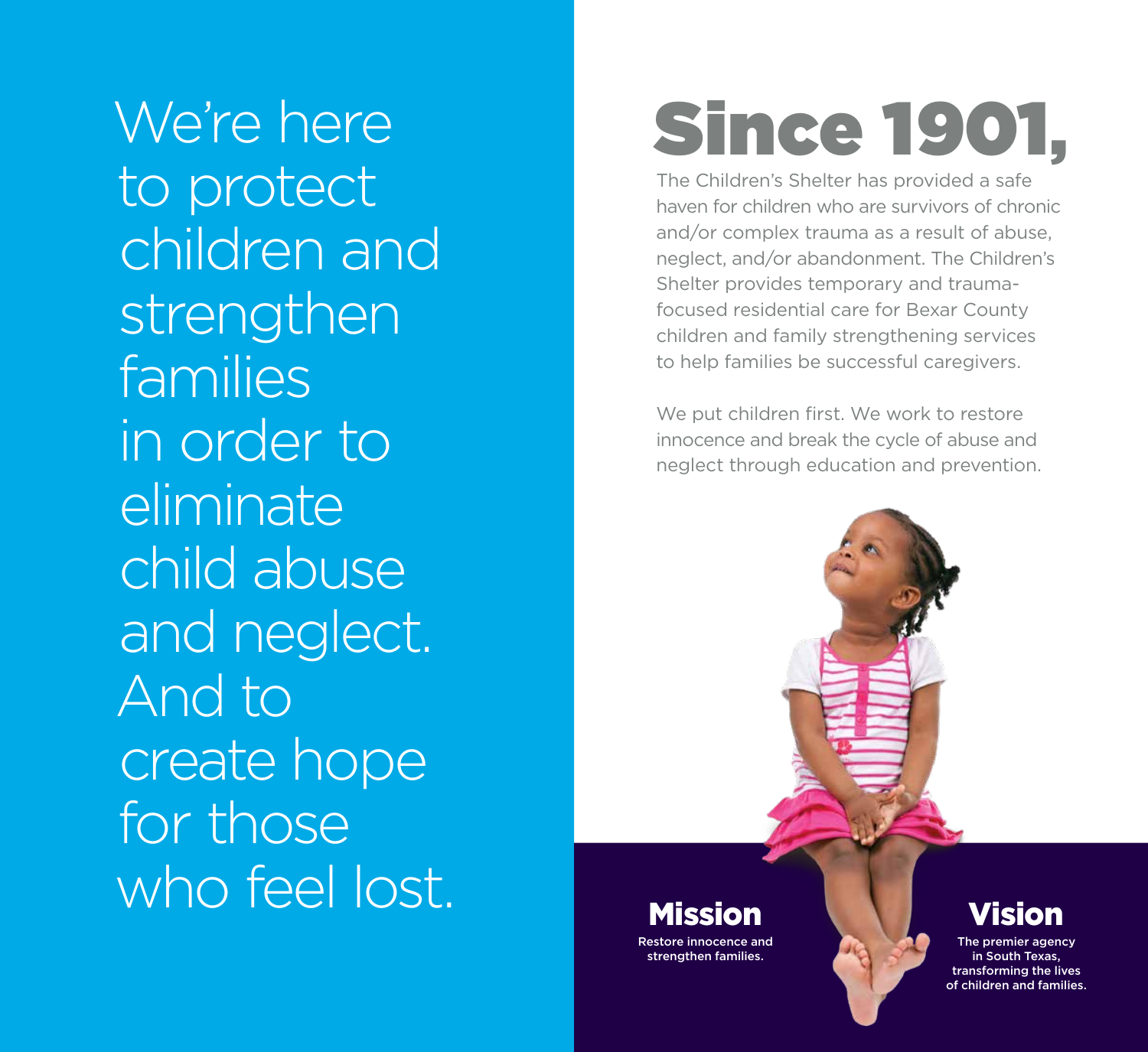

# Residential Services

*Creating a safe, nurturing place in their uncertain world.*

# TREATMENT FOSTER CARE

The Children's Shelter provides treatment foster care for children from birth to 18 years old who have been removed from their birth families due to abuse, abandonment, and/or neglect.

There is an on-going need for licensed treatment foster families in Bexar County to provide the attention children need while awaiting their forever family. Treatment Foster Parents receive specialized training to care for children and adolescents with a wide variety of emotional, behavioral, social or medical needs. Foster care can range from overnight to several years.

In addition to the need for Treatment Foster Care families to address the specific needs of children and youth, The Children's Shelter is always recruiting respite homes to provide temporary care for foster families, from a few hours to up to 14 days.

The Children's Shelter works with relative caregivers of children and youth in foster care to assist in navigating the foster care system.

# TOGETHER & SAFE KINSHIP PROGRAM

Our Together & Safe Kinship Program allows children to remain with extended family members or close family, rather than to go into a foster home or an emergency shelter.

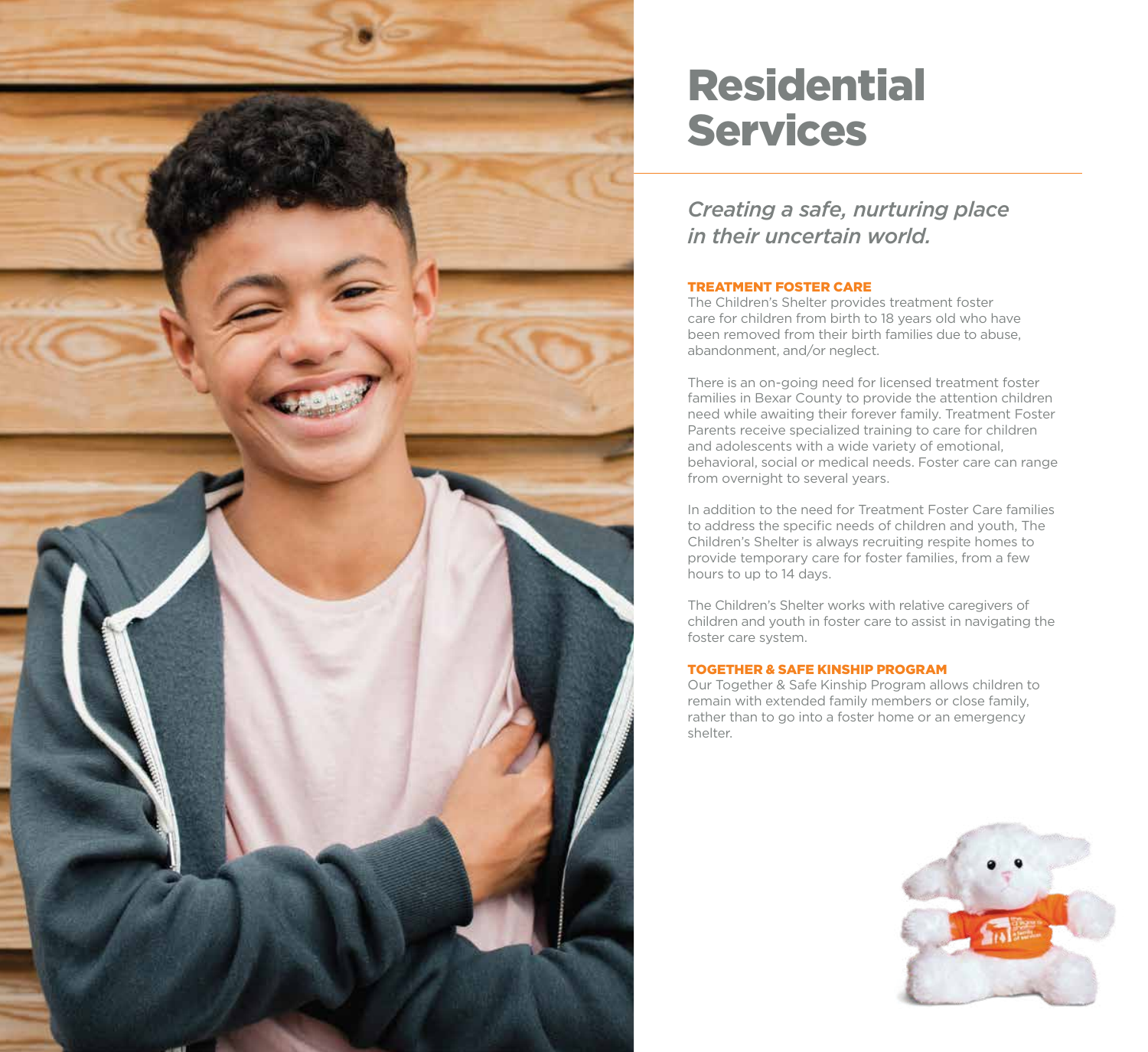# Family Strengthening Programs

# *Making a difference in the lives of families.*

# COMPADRE Y COMPADRE™

Compadre y Compadre exists to strengthen the male caregivers role—as father, provider and teacher. Male caregivers come together for 15 weeks in a group setting to build their knowledge and skills, which help them develop strong, nurturing relationships with their children and family. Fathers who complete the 15-week program are eligible to become a mentor by participating in aftercare services. Mentors participate in community service projects and support incoming participants.

A male caregiver can be a father, uncle, grandfather, or any male providing care of the child.

## **IPARENT SA®**

iParent SA works with all parents in Bexar County needing parenting support and resources. Parents will work with a trained Parent Educator who will help them identify strengths, develop goals and build self-sufficiency. The program offers both in-home and group-based parent education. They may access our network of services that include: 24/7 crisis intervention, basic needs support, family enrichment activities, developmental screening and assessments, and more!

## **NURSE-FAMILY PARTNERSHIP**

Nurse-Family Partnership is dedicated to helping first time, low-income mothers become successful parents. BSN Registered Nurses begin home visits early in the mother's pregnancy and continue home visitation until the child's second birthday. The relationship that develops between mother and nurse promotes improved prenatal and maternal health, improved child development, and family self-sufficiency.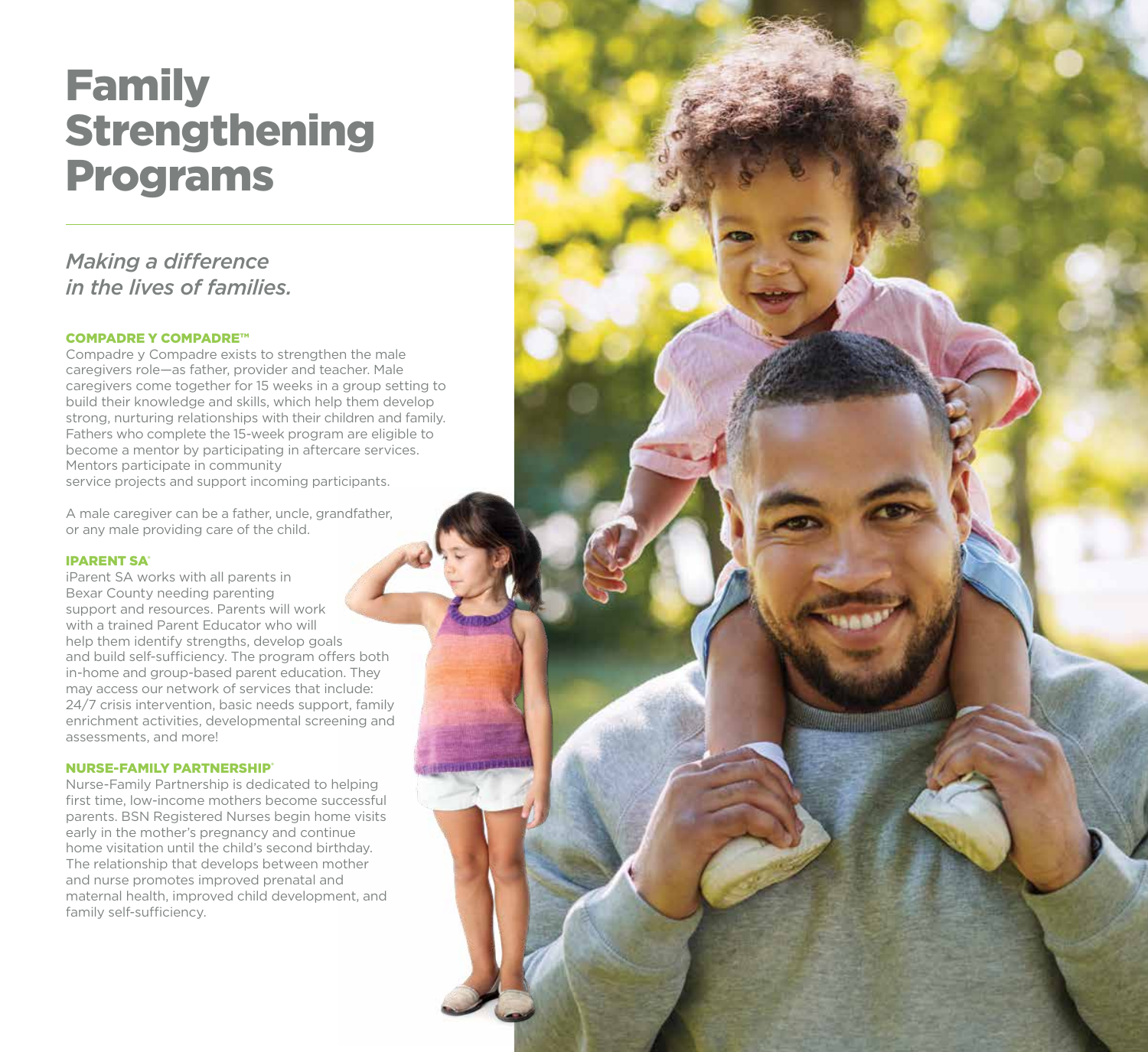



# Mental Health Services

*Providing a continuum of trauma-informed care.*

# HARVEY E. NAJIM HOPE CENTER

The Hope Center is a specialized, trauma-focused outpatient mental health clinic for children ages three to 17 and families impacted by abuse, neglect, and/or abandonment. Therapy is also offered to adults of any age who are victims of crime and impacted by trauma. Under special conditions, children as young as two years may receive services.

Our model includes licensed therapist and social worker teams to deliver high quality, compassionate trauma-informed care by providing evidence-based treatment, such as Trauma-Focused Cognitive Behavioral Therapy® (TF-CBT); Trust-Based Relational Intervention® (TBRI); Parent-Child Interaction Therapy (PCIT) serves children ages two to seven; and Eye Movement Desensitization and Reprocessing (EMDR).

Families are paired with a licensed social worker to provide aftercare for up to 12 months after discharge.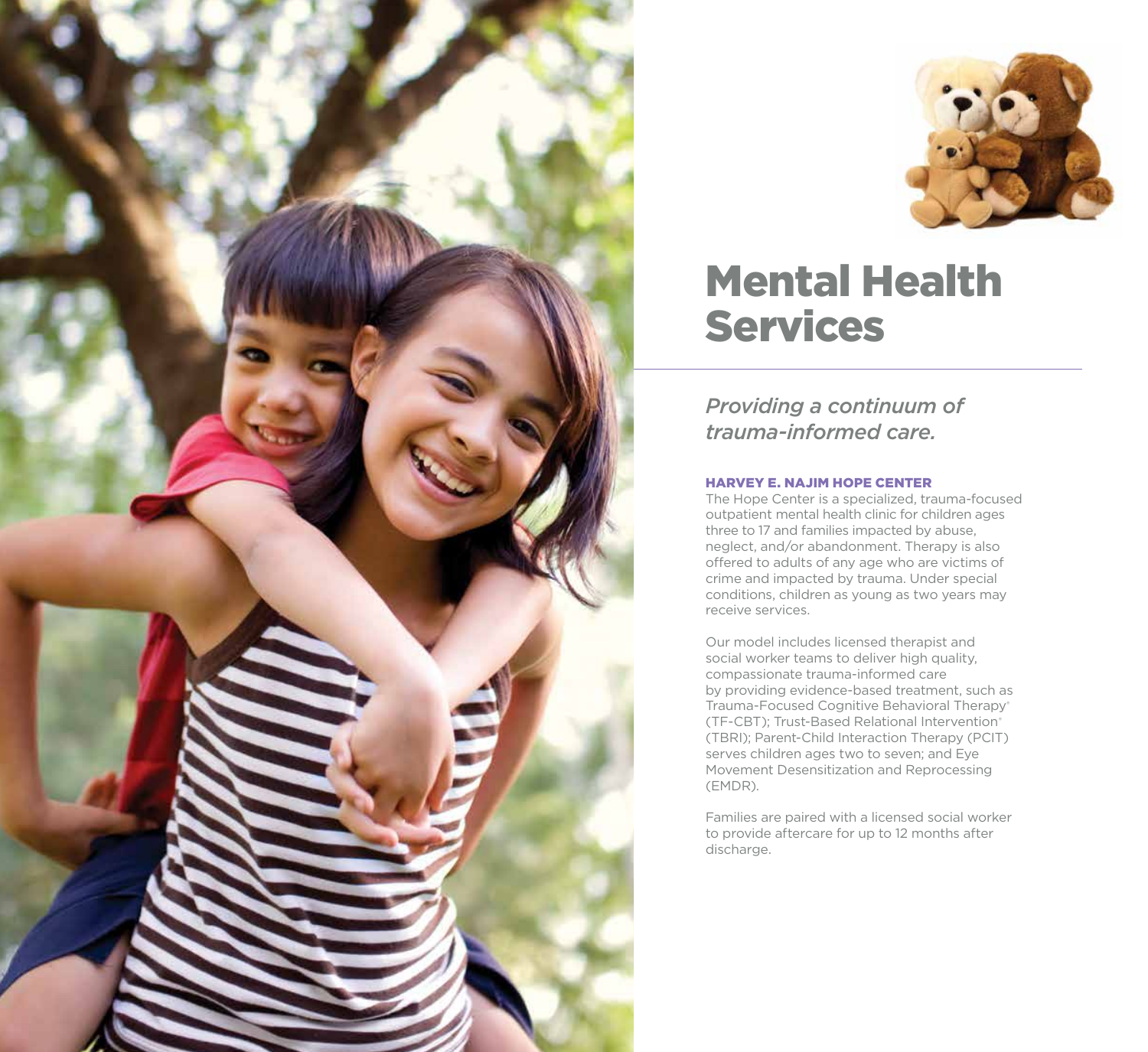Foster and be a safe haven in troubled waters. Volunteer and experience the gift of your presence. **Give**  $\mathbf{u}$ le possibilità dell' and we all receive.

m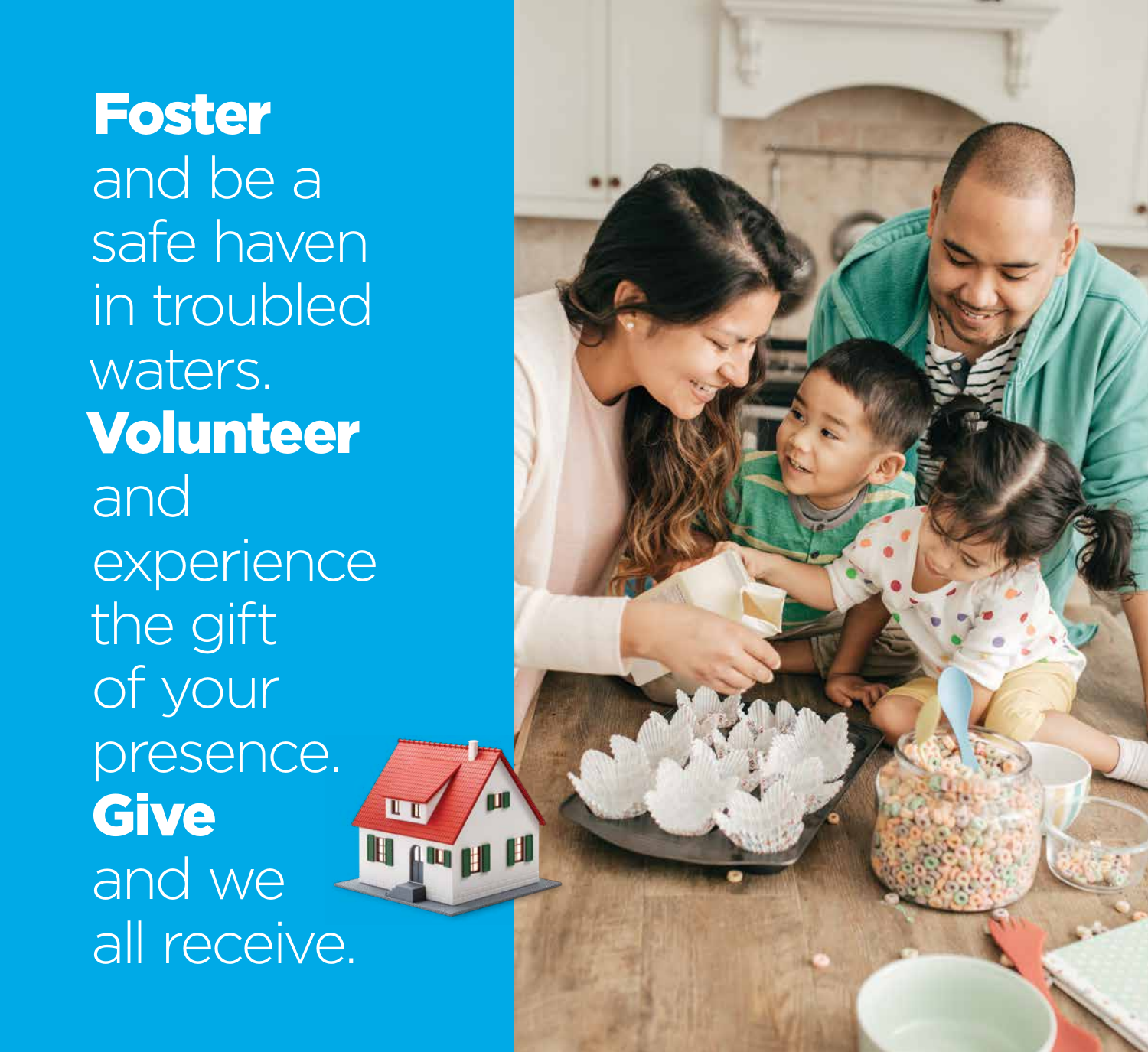# Trauma-Informed Care

is grounded in an understanding of and responsiveness to the impact of trauma which emphasizes physical, psychological, and emotional safety for both providers and survivors to rebuild a sense of control and empowerment. The following principles are infused throughout our agency culture, as well as services, and should be reflected in everyday activities:

## **SAFETY**

Our program activities and settings are designed to promote the physical and emotional safety of our clients and staff.

## **COLLABORATION**

We include our clients' input in planning and evaluating our service. We respect our clients' life experiences and history,

and operate from a model of doing "with" rather than "to" or "for" our clients.

# **TRUSTWORTHINESS**

We build trust with those we serve by making the tasks in our service delivery clear, by ensuring consistency in practice, and maintaining appropriate boundaries in our programs.

# **CHOICE**

We designed our services to ensure that our clients' experiences of choice and control are maximized.

## EMPOWERMENT

We recognize and emphasize our client's strengths and skills, by focusing on skill development and enhancement. We convey optimism about the capacity of our client to reach their goals.

Our Model of Care delivers high quality, compassionate traumainformed care delivered to children and families impacted by or at-risk of abuse and neglect.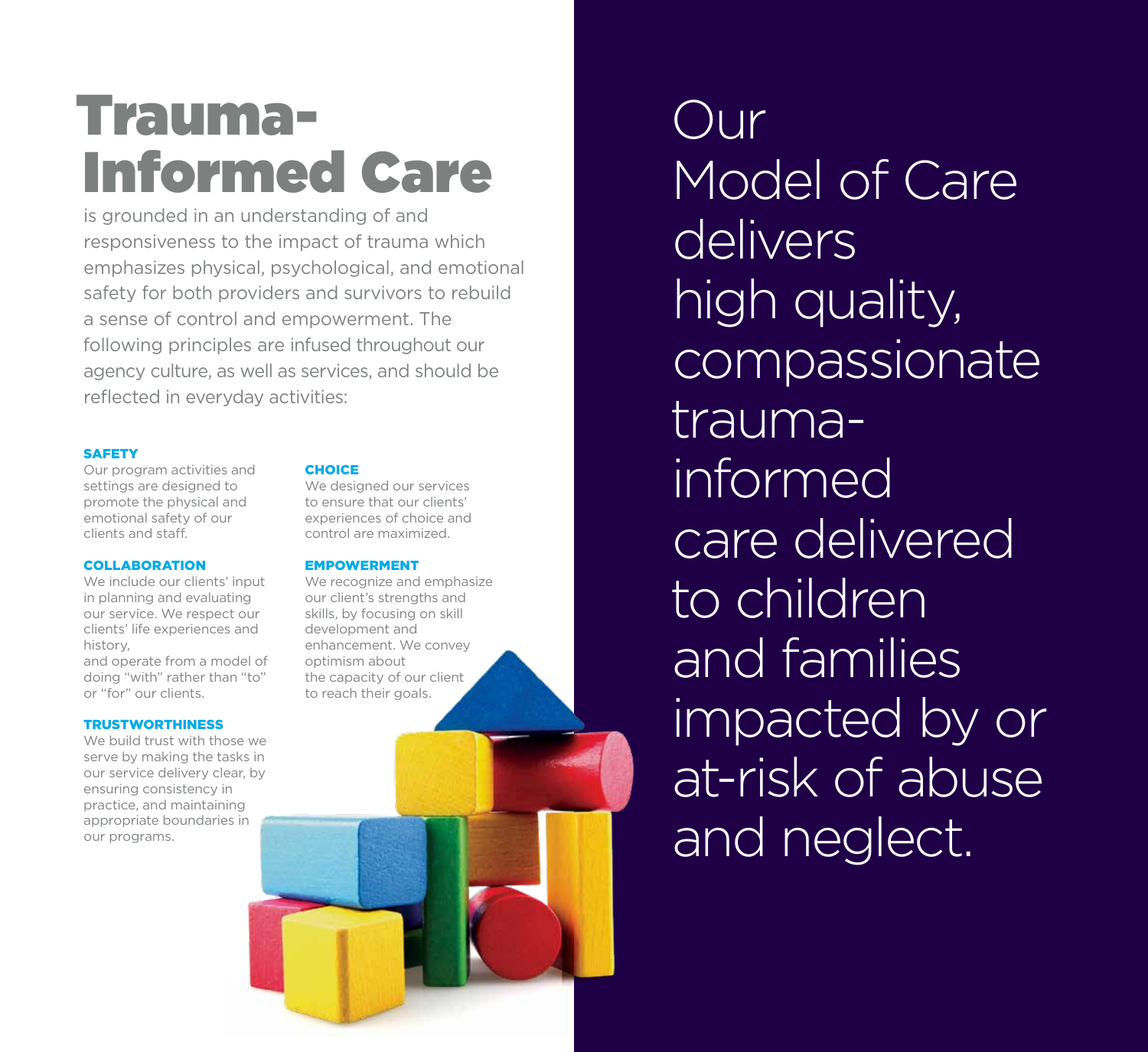# the<br>children's<br>shelter

# **values** & services

# **Transparency**

of trust between our staff, children, families, and community partners by being open and honest about our strengths and challenges as an agency.

# Respect

We accept everyone as individuals without regard to their race, religious beliefs, political affiliation, sexual orientation, and cultural or economic status.

# Excellence

We offer superior, innovative services by thinking strategically, acting creatively, and using all resources wisely. We will model excellence to and for the community, holding ourselves to a higher standard.

# **Teamwork**

We work with a spirit of collaboration, inviting different people ideas and perspectives, and skills to work common goal.

# Family **Strengthening**

We offer a continuum of traumainformed prevention and intervention services for families tailored to fit their needs. Family Strengthening Programs include: *Compadre y Compadre™*, which services any male caregiver; *Nurse-Family Partnership®* works with firsttime, low-income mothers; *iParent SA®* offers various service tracks to work with parents as well as any caregiver with children ages 0-17 years.

# **Treatment** Foster care

Treatment foster families provide care for children birth through 18 years old who have faced acute or chronic trauma associated with abuse, neglect, and/or abandonment.

# Mental Health

Our mental health programs complete our continuum of care. We offer traumainformed services to all children and families. We help children and families cope with and heal from previous exposure to child abuse, neglect, abandonment, and/or violence.

# **Integrity**

We honor all commitments. We are truthful, honest, and adhere to high moral standards. Integrity shapes our character and influences how we meet the needs of the people we serve, and the decisions we make.

Innovation We seek effective solutions by bringing together various ideas that have a positive impact on staff,

children, families, and the community.

# FOUND in Southtown

Our thrift boutique - FOUND in Southtown, nestled in the heart of King William, provides shoppers and donors an opportunity to make an impact benefiting children and families.

Located at 1407 S. St. Mary's, we accept donations of gentlyused clothes, furniture, toys, home accessories, and more.

All proceeds from the sale of these items help support The Children's Shelter.

# **Together** & Safe Kinship Program

Our Together & Safe Kinship Program allows children to remain with extended family members or close family, rather than to go into a foster home or an emergency shelter.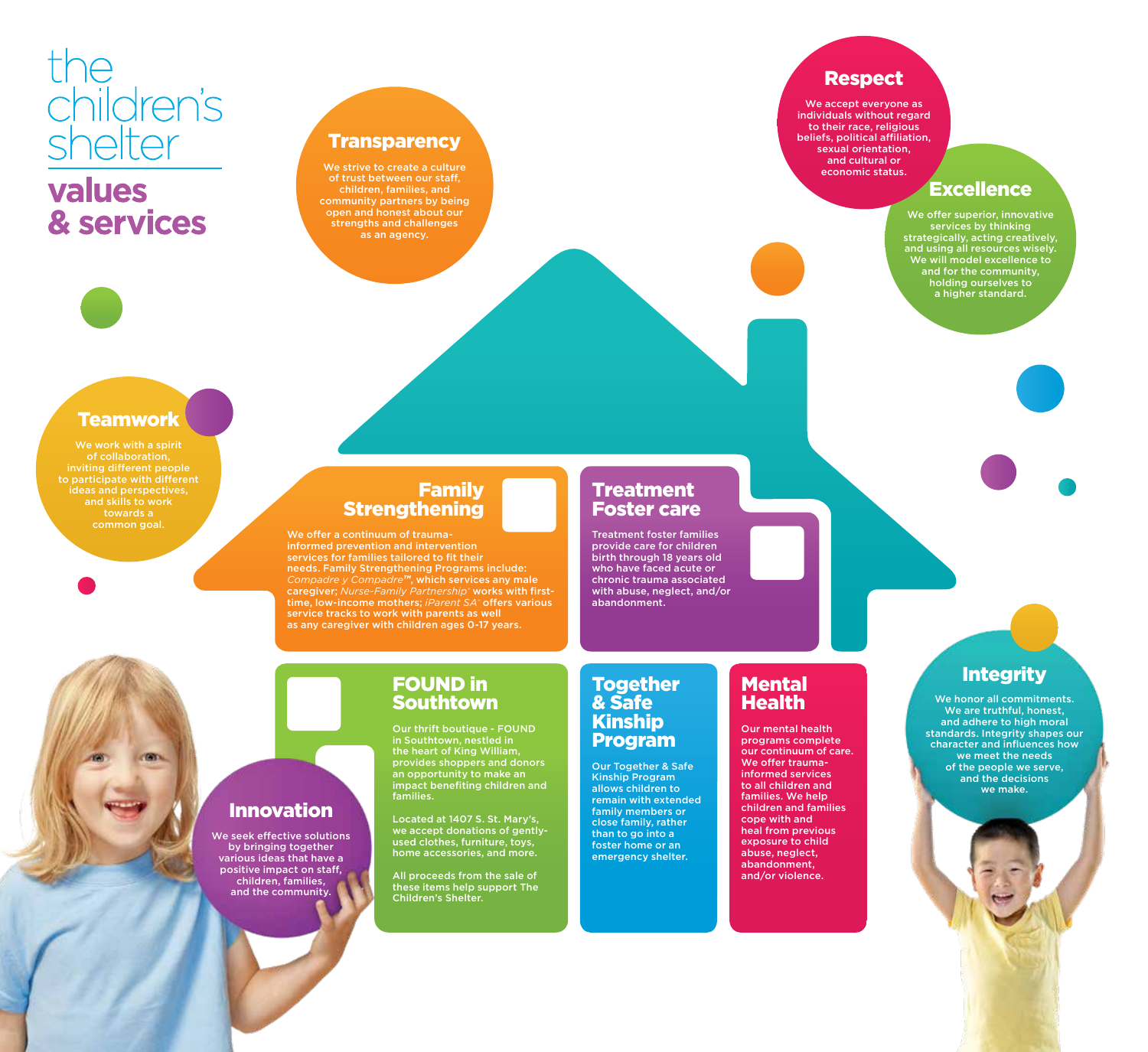# Evidence-based practices

*We are committed to offering programs that are founded in research and have proven effectiveness.*

#### **NURSE-FAMILY PARTNERSHIP**®

Nurse-Family Partnership is a maternal and early childhood health program that partners low-income, first-time mothers with registered nurses to receive the care and support they need to have a healthy pregnancy, provide responsible and competent care for their children, and become more economically self-sufficient.

#### NURTURING PARENT CURRICULUM

The Nurturing Parent Program is a family-centered, trauma-informed initiative designed to build nurturing parenting skills and attitudes as an alternative to abusive and neglectful parenting and child-rearing practices. Practiced by Compadre y Compadre™.

#### ABRIENDO PUERTAS/OPENING DOORS

Abriendo Puertas promotes school readiness, family well-being, and advocacy by addressing best practices in brain development, key aspects of early childhood development, early literacy, numeracy, bilingualism, health, attendance, civic engagement, parent leadership goal setting, and planning for family success. Practiced by Compadre y Compadre.

### REFLECTIVE SUPERVISION

Reflective Supervision is the regular collaborative exchange between staff and supervisor that builds on the supervisee's use of his/her thoughts, feelings, and values within a service encounter. Reflective Supervision is an evidence-based practice that compliments the goals and practices of trauma-informed care.

#### MOTIVATIONAL INTERVIEWING

Motivational interviewing is a person-centered counseling style of working with clients in a collaborative, respectful, and empathetic manner that research has shown to be broadly effective in positive change. Practiced by Treatment Foster Care and Nurse-Family Partnership.

#### TRAUMA-FOCUSED COGNITIVE BEHAVIORAL THERAPY®

Trauma-Focused Cognitive Behavioral Therapy (TF-CBT) is a psychosocial treatment model designed to treat post-traumatic stress and related emotional and behavioral problems in children and adolescents. Practiced by Treatment Foster Care and the Harvey E. Najim Hope Center.

### **TRUST-BASED RELATIONAL INTERVENTION®**

Developed by Dr. Karyn Purvis and Dr. David Cross at the Texas Christian University Institute of Child Development, Trust-Based Rational Intervention (TBRI) is an emerging intervention model for a wide-range of childhood

behavioral problems. It is a family-based intervention designed for children who have experienced relationship-based traumas, such as institutionalization, multiple foster placements, maltreatment, and/or neglect. Practiced by emergency shelter, Treatment Foster Care, the Harvey E. Najim Hope Center, and family strengthening.

#### ATTACHMENT, REGULATION AND COMPETENCY MODEL

Attachment, Regulation, and Competency (ARC) is a framework for intervention with youth and families who have experienced multiple, and/or prolonged traumatic stress. ARC identifies three core domains that are frequently impacted among traumatized youth, and which are relevant to future resiliency: attachment, regulation, and competency.

#### PARENT-CHILD INTERACTION THERAPY

Parent-Child Interaction Therapy (PCIT) is an evidence-based treatment for young children with emotional and behavioral disorders that places emphasis on improving the quality of the parent-child relationship and changing parent-child interaction patterns. Developed by Sheila Eyberg in the 1970s at the Oregon Health Sciences University. Practiced by the Harvey E. Najim Hope Center.

### EYE MOVEMENT DESENSITIZATION AND REPROCESSING

Eye Movement Desensitization and Reprocessing (EMDR) is a psychotherapy that enables people to heal from the symptoms and emotional distress that are the result of disturbing life experiences. EMDR therapy is an eight-phase treatment. Eye movements (or other bilateral stimulation) are used during one part of the session. It combines different elements to maximize treatment effects. EMDR therapy involves attention to three time periods: the past, present, and future. Focus is given to past disturbing memories and related events. Also, it is given to current situations that cause distress and to developing the skills and attitudes needed for positive future actions. Practiced by the Harvey E. Najim Hope Center.

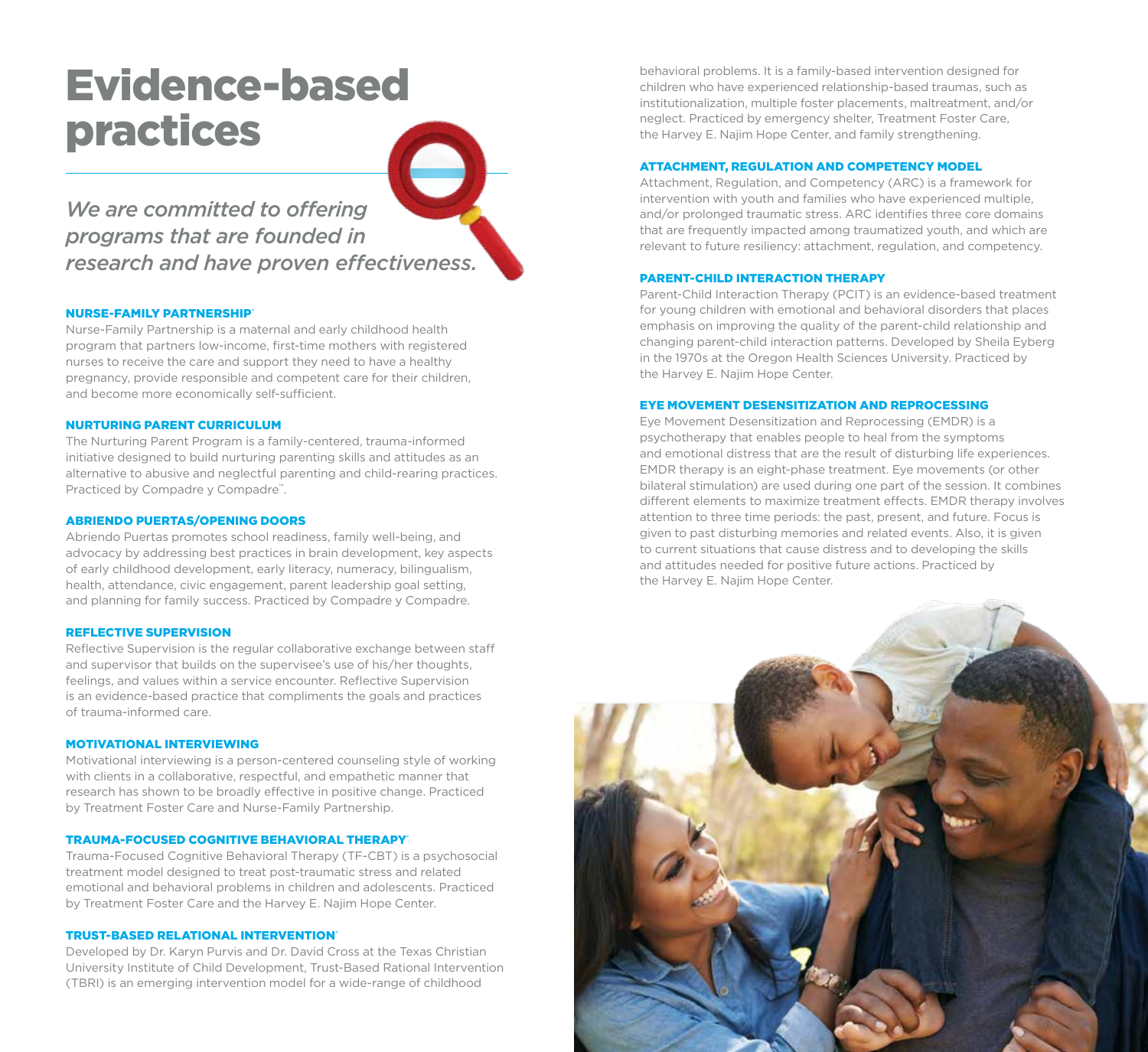# How you can help

# *Break the cycle of neglect and abuse.*

## BECOME A TREATMENT FOSTER PARENT

The Children's Shelter is always in need of nurturing, loving, and therapeutic foster families for children and youth who are survivors of abuse and neglect. Become their safe haven.

## BECOME A RESPITE PROVIDER

Respite providers are trained to allow foster parents a break, which alleviates burnout, compassion fatigue, and placement disruption. Additionally, it allows children and youth a break. Respite providers receive payment for respite, and it is a brief and specified time frame.

### SEND A MONETARY CONTRIBUTION

The need is great. Our children depend on the generosity and kind hearts of people like you. The Children's Shelter accepts donations of cash, check (payable to The Children's Shelter), or credit card. Please contact us for giving opportunities.

### DONATE IN-KIND GIFTS

The Children's Shelter needs in-kind donations such as clothes, diapers, and books to provide comfort and relief for our children. Please contact us to learn more about specific needs.

## GIVE TO THE CHILDREN'S SHELTER FOUND IN SOUTHTOWN

Located at 1407 S. St. Mary's, our thrift boutique— FOUND in Southtown—accepts donations of gentlyused clothes, furniture, toys, home accessories, and more. All proceeds from the sale of these items help support The Children's Shelter.

### BECOME A VOLUNTEER

It would be impossible to care for children without our dedicated volunteers. There are a variety of areas to help—including assisting with special events and activities, or performing service projects. The greatest reward of volunteering is guiding our children and youth in the development of meaningful relationships and healthy attachments.

## CONTACT US

2939 West Woodlawn San Antonio, Texas 78228 t 210.212.2500 childrensshelter.org